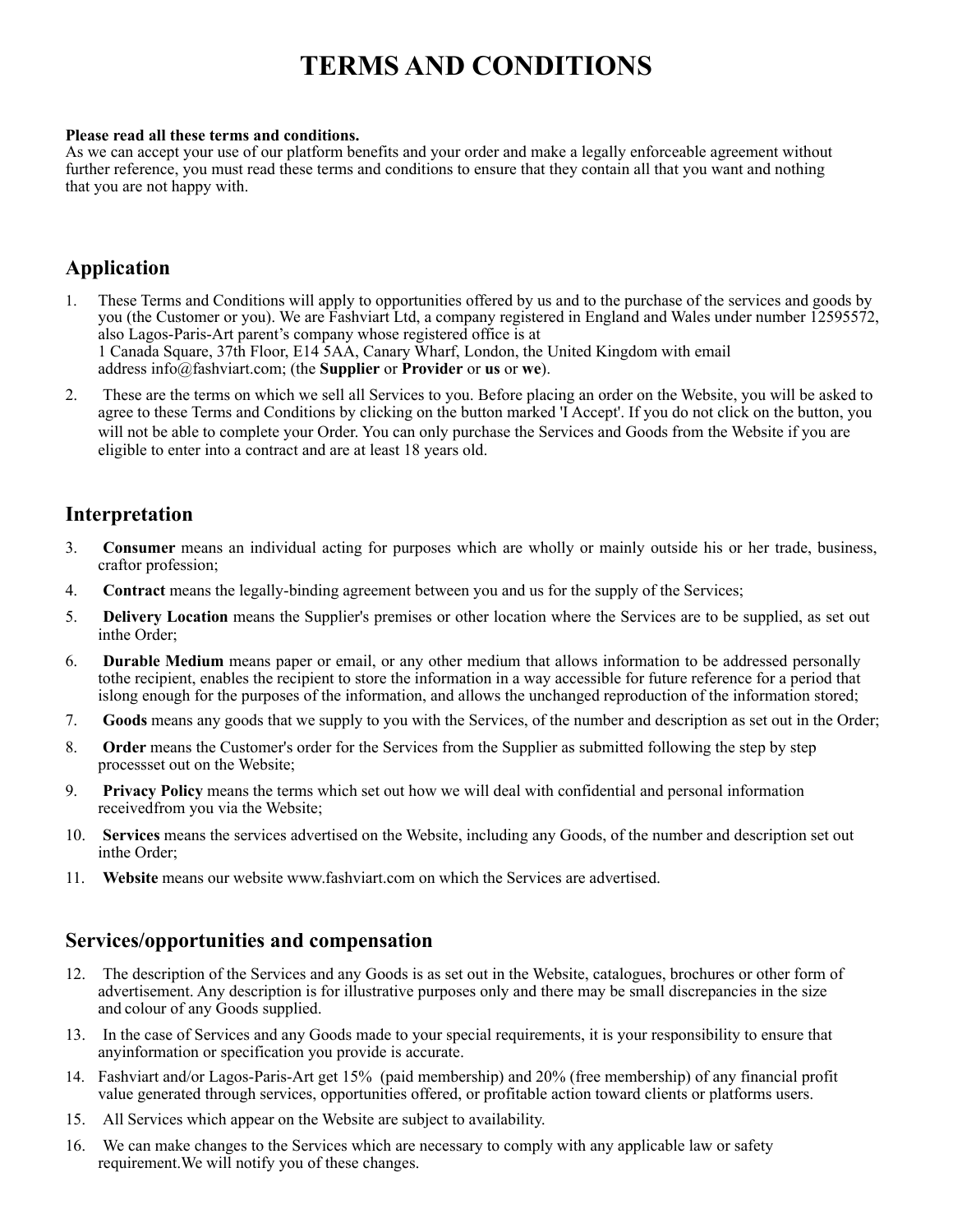### **Customer responsibilities**

- 16. You must co-operate with us in all matters relating to the Services, provide us and our authorised employees and representatives with access to any premises under your control as required, provide us with all information required toperform the Services and obtain any necessary licences and consents (unless otherwise agreed).
- 17. Failure to comply with the above is a Customer default which entitles us to suspend performance of the Services untilyou remedy it or if you fail to remedy it following our request, we can terminate the Contract with immediate effect onwritten notice to you.

### **Personal information and Registration**

- 18. When registering to use the Website you must set up a username and password. You remain responsible for all actions taken under the chosen username and password and undertake not to disclose your username and password to anyone else and keep them secret.
- 19. We retain and use all information strictly under the Privacy Policy.
- 20. We may contact you by using e-mail or other electronic communication methods and by pre-paid post and youexpressly agree to this.

### **Basis of Sale**

- 21. The description of the Services and any Goods in our website does not constitute a contractual offer to sell the Services or Goods. When an Order has been submitted on the Website, we can reject it for any reason, although we will try to tell you the reason without delay.
- 22. The Order process is set out on the Website. Each step allows you to check and amend any errors before submittingthe Order. It is your responsibility to check that you have used the ordering process correctly.
- 23. A Contract will be formed for the Services ordered only when you receive an email from us confirming the Order ( **Order Confirmation**). You must ensure that the Order Confirmation is complete and accurate and inform us immediately of any errors. We are not responsible for any inaccuracies in the Order placed by you. By placing an Orderyou agree to us giving you confirmation of the Contract by means of an email with all information in it (ie the Order Confirmation). You will receive the Order Confirmation within a reasonable time after making the Contract, but in any event not later than the delivery of any Goods supplied under the Contract, and before performance begins of any of theServices.
- 24. Any quotation or estimate of Fees (as defined below) is valid for a maximum period ofwe expressly withdraw it at an earlier time. 30 days from its date, unless
- 25. No variation of the Contract, whether about description of the Services, Fees or otherwise, can be made after it hasbeen entered into unless the variation is agreed by the Customer and the Supplier in writing.
- 26. We intend that these Terms and Conditions apply only to a Contract entered into by you as a Consumer. If this is not the case, you must tell us, so that we can provide you with a different contract with terms which are more appropriatefor you and which might, in some respects, be better for you, eg by giving you rights as a business.

### **Fees and Payment**

- 27. The fees (**Fees**) for the Services, the price of any Goods (if not included in the Fees) and any additional delivery orother charges is that set out on the Website at the date we accept the Order or such other price as we may agree in writing. Prices for Services may be calculated on a fixed price or on a standard daily rate basis.
- 28. Fees and charges include VAT at the rate applicable at the time of the Order.
- 29. You must pay by submitting your credit or debit card details with your Order and we can take payment immediately orotherwise before delivery of the Services.

# **Delivery**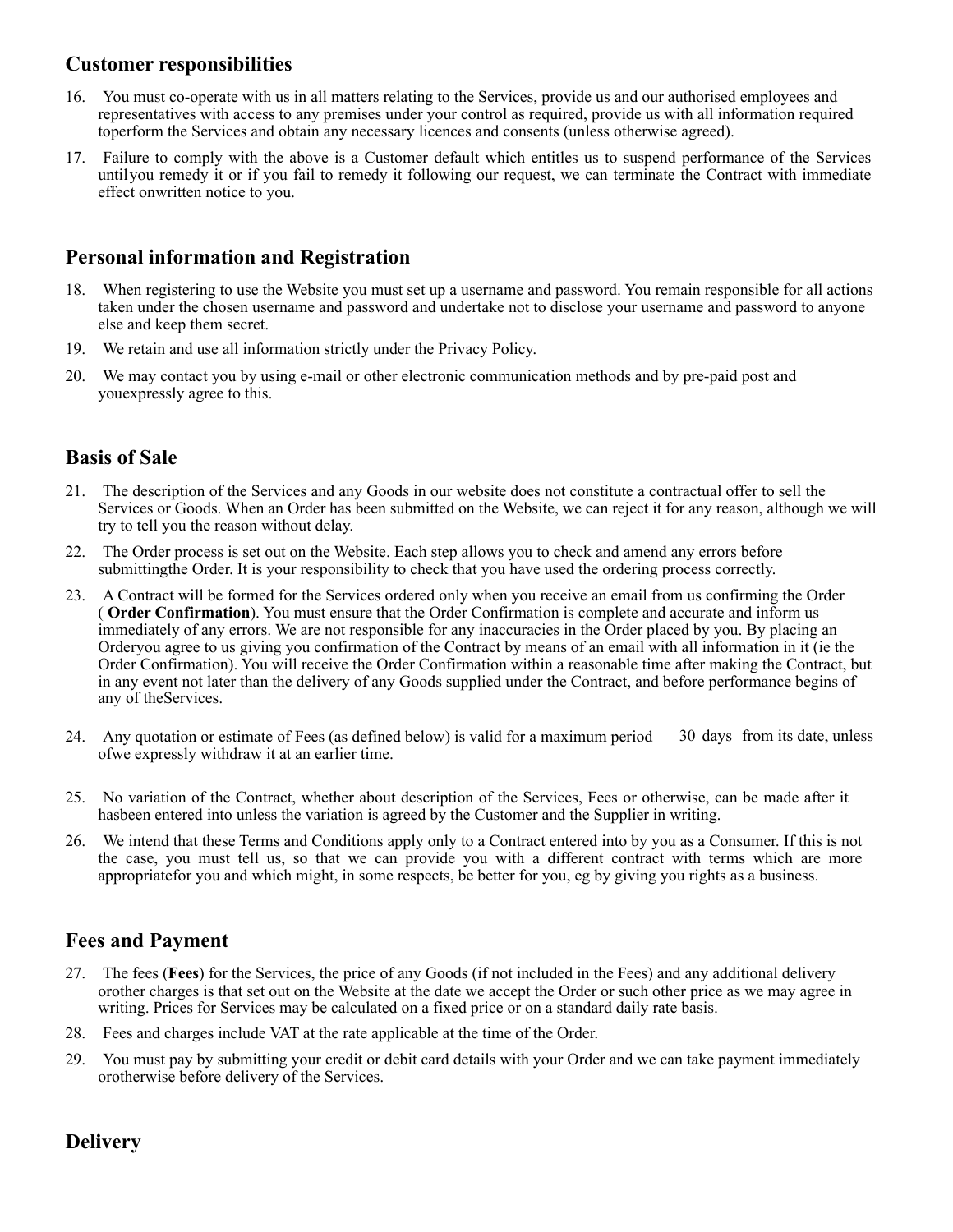- 30. We will deliver the Services, including any Goods, to the Delivery Location by the time or within the agreed period or,failing any agreement:
	- a. in the case of Services, within a reasonable time; and
	- b. in the case of Goods, without undue delay and, in any event, not more than 30 days after the day on which theContract is entered into.
- 31. In any case, regardless of events beyond our control, if we do not deliver the Services on time, you can require us to reduce the Fees or charges by an appropriate amount (including the right to receive a refund for anything already paid above the reduced amount). The amount of the reduction can, where appropriate, be up to the full amount of the Fees orcharges.
- 32. In any case, regardless of events beyond our control, if we do not deliver the Goods on time, you can (in addition toany other remedies) treat the Contract at an end if:
	- a. we have refused to deliver the Goods, or if delivery on time is essential taking into account all the relevant circumstances at the time the Contract was made, or you said to us before the Contract was made that delivery ontime was essential; or
	- b. after we have failed to deliver on time, you have specified a later period which is appropriate to the circumstancesand we have not delivered within that period.
- 33. If you treat the Contract at an end, we will (in addition to other remedies) promptly return all payments made under theContract.
- 34. If you were entitled to treat the Contract at an end, but do not do so, you are not prevented from cancelling the Order for any Goods or rejecting Goods that have been delivered and, if you do this, we will (in addition to other remedies) without delay return all payments made under the Contract for any such cancelled or rejected Goods. If the Goods havebeen delivered, you must return them to us or allow us to collect them from you and we will pay the costs of this.
- 35. If any Goods form a commercial unit (a unit is a commercial unit if division of the unit would materially impair the value of the goods or the character of the unit) you cannot cancel or reject the Order for some of those Goods withoutalso cancelling or rejecting the Order for the rest of them.
- 36. We do not generally deliver to addresses outside England and Wales, Scotland, Northern Ireland, the Isle of Man and Channels Islands. If, however, we accept an Order for delivery outside that area, you may need to pay import duties orother taxes, as we will not pay them.
- 37. You agree we may deliver the Goods in instalments if we suffer a shortage of stock or other genuine and fair reason,subject to the above provisions and provided you are not liable for extra charges.
- 38. If you or your nominee fail, through no fault of ours, to take delivery of the Services at the Delivery Location, we maycharge the reasonable costs of storing and redelivering them.
- 39. The Goods will become your responsibility from the completion of delivery or Customer collection. You must, ifreasonably practicable, examine the Goods before accepting them.

# **Risk and Title**

- 40. Risk of damage to, or loss of, any Goods will pass to you when the Goods are delivered to you.
- 41. You do not own the Goods until we have received payment in full. If full payment is overdue or a step occurs towardsyour bankruptcy, we can choose, by notice to cancel any delivery and end any right to use the Goods still owned by you, in which case you must return them or allow us to collect them.

### **Withdrawal and cancellation**

- 42. You can withdraw the Order by telling us before the Contract is made, if you simply wish to change your mind andwithout giving us a reason, and without incurring any liability.
- 43. This is a **distance contract** (as defined below) which has the cancellation rights (**Cancellation Rights**) set out below. These Cancellation Rights, however, do not apply, to a contract for the following goods and services (with no others) inthe following circumstances: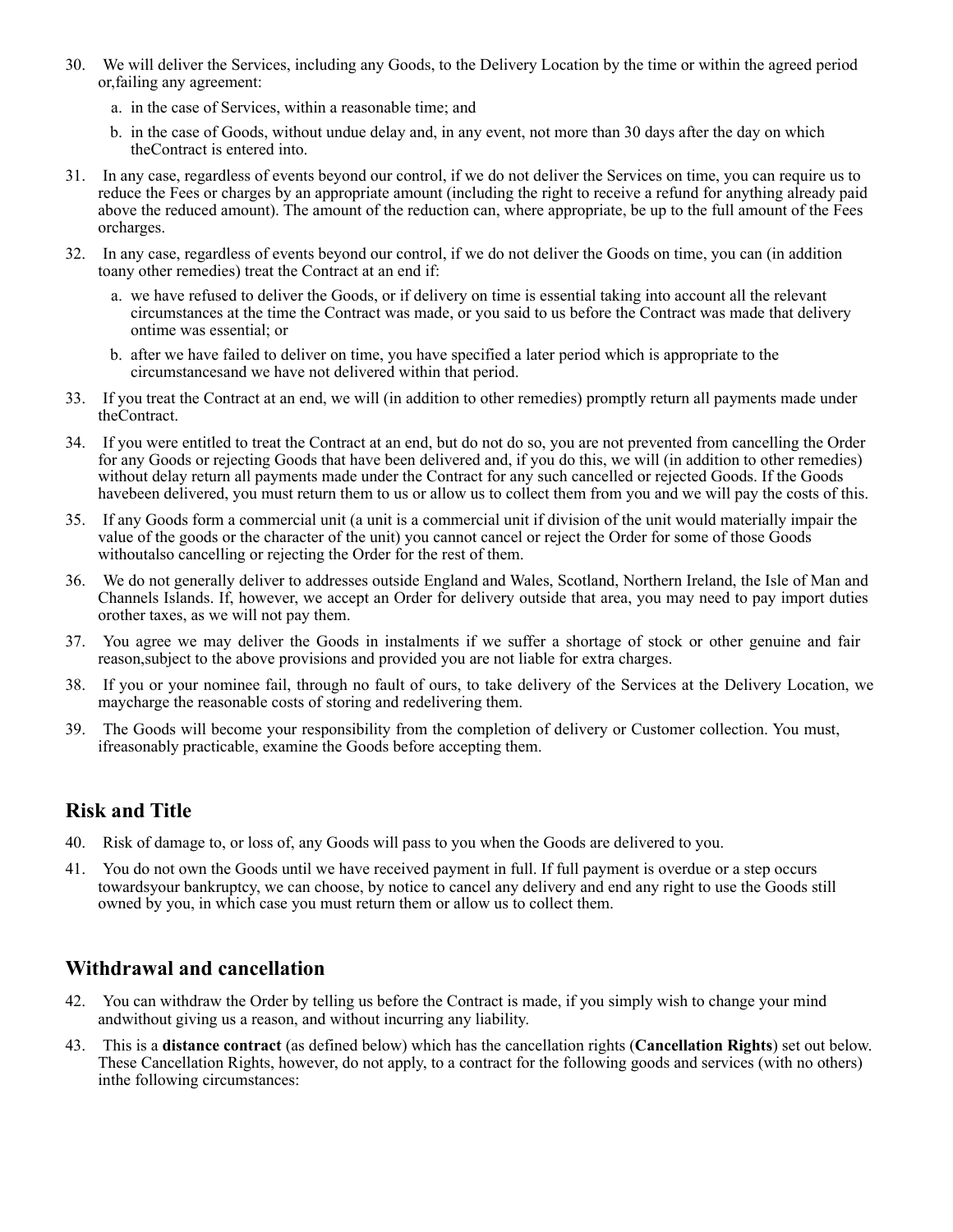- a. accommodation, transport of goods, vehicle rental services, catering or services related to leisure activities, if thecontract provides for a specific date or period of performance;
- b. goods that are made to your specifications or are clearly personalised;
- c. goods which are liable to deteriorate or expire rapidly.

#### *Right to cancel*

- 44. Subject as stated in these Terms and Conditions, you can cancel this contract within 14 days without giving any reason.
- 45. The cancellation period will expire after 14 days from the day on which you acquire, or a third party, other than the carrier, indicated by you, acquires physical possession of the last of the Goods. In a contract for the supply of servicesonly (without goods), the cancellation period will expire 14 days from the day the Contract was entered into. In a contract for the supply of goods over time (ie subscriptions), the right to cancel will be 14 days after the first delivery.
- 46. To exercise the right to cancel, you must inform us of your decision to cancel this Contract by a clear statement settingout your decision (eg a letter sent by post or email). You can use the attached model cancellation form, but it is not obligatory. In any event, you must be able to show clear evidence of when the cancellation was made, so you may decide to use the model cancellation form.
- 47. You can also electronically fill in and submit the model cancellation form or any other clear statement of the Customer's decision to cancel the Contract on our website [www.fashviart.com .](http://www.fashviart.com/) If you use this option, we will communicate to you an acknowledgement of receipt of such a cancellation in a Durable Medium (eg by email) withoutdelay.
- 48. To meet the cancellation deadline, it is sufficient for you to send your communication concerning your exercise of theright to cancel before the cancellation period has expired.

#### *Commencement of Services in the cancellation period*

49. We must not begin the supply of a service (being part of the Services) before the end of the cancellation period unlessyou have made an express request for the service.

#### *Effects of cancellation in the cancellation period*

50. Except as set out below, if you cancel this Contract, we will reimburse to you all payments received from you, including the costs of delivery (except for the supplementary costs arising if you chose a type of delivery other than theleast expensive type of standard delivery offered by us).

#### *Payment for Services commenced during the cancellation period*

51. Where a service is supplied (being part of the Service) before the end of the cancellation period in response to your express request to do so, you must pay an amount for the supply of the service for the period for which it is supplied, ending with the time when we are informed of your decision to cancel the Contract. This amount is in proportion to what has been supplied in comparison with the full coverage of the Contract. This amount is to be calculated on the basis of the total price agreed in the Contract or, if the total price were to be excessive, on the basis of the market valueof the service that has been supplied, calculated by comparing prices for equivalent services supplied by other traders. You will bear no cost for supply of that service, in full or in part, in this cancellation period if that service is not supplied in response to such a request.

#### *Deduction for Goods supplied*

52. We may make a deduction from the reimbursement for loss in value of any Goods supplied, if the loss is the result of unnecessary handling by you (ie handling the Goods beyond what is necessary to establish the nature, characteristics and functioning of the Goods: eg it goes beyond the sort of handling that might be reasonably allowed in a shop). Thisis because you are liable for that loss and, if that deduction is not made, you must pay us the amount of that loss.

#### *Timing of reimbursement*

- 53. If we have not offered to collect the Goods, we will make the reimbursement without undue delay, and not later than:
	- a. 14 days after the day we receive back from you any Goods supplied, or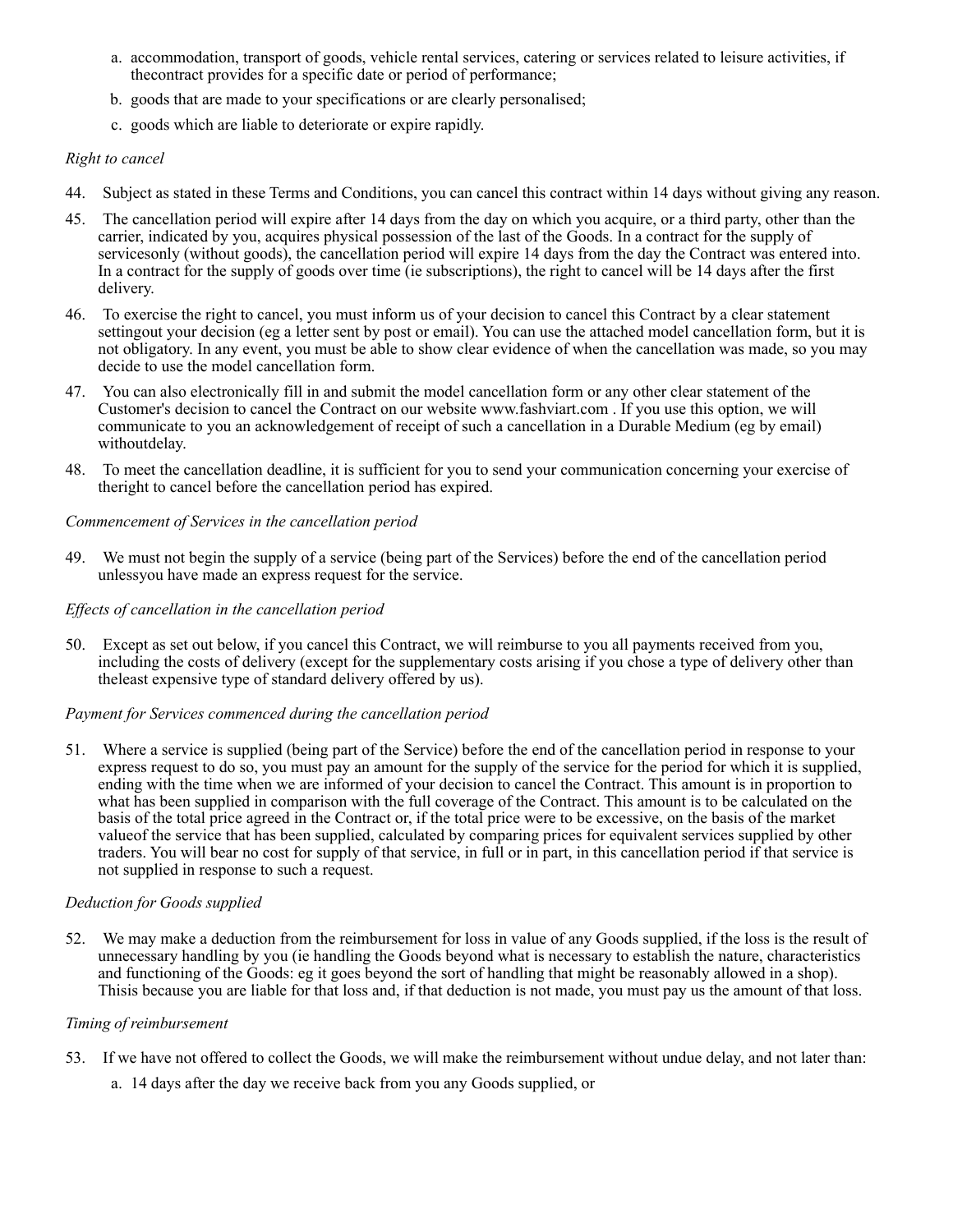- b. (if earlier) 14 days after the day you provide evidence that you have sent back the Goods.
- 54. If we have offered to collect the Goods or if no Goods were supplied or to be supplied (ie it is a contract for the supplyof services only), we will make the reimbursement without undue delay, and not later than 14 days after the day on which we are informed about your decision to cancel this Contract.
- 55. We will make the reimbursement using the same means of payment as you used for the initial transaction, unless youhave expressly agreed otherwise; in any event, you will not incur any fees as a result of the reimbursement.

#### *Returning Goods*

56. If you have received Goods in connection with the Contract which you have cancelled, you must send back the Goods or hand them over to us at 2nd Floor, College House, 17 King Edwards Road, London, Ruislip, HA4 7AE, United

Kingdom, HA4 7AE without delay and in any event not later than 14 days from the day on which you communicate

to us your cancellation of this Contract. The deadline is met if you send back the Goods before the period of 14 dayshas expired. You agree that you will have to bear the cost of returning the Goods.

- 57. For the purposes of these Cancellation Rights, these words have the following meanings:
	- a. **distance contract** means a contract concluded between a trader and a consumer under an organised distance salesor service-provision scheme without the simultaneous physical presence of the trader and the consumer, with the exclusive use of one or more means of distance communication up to and including the time at which the contractis concluded;
	- b. **sales contract** means a contract under which a trader transfers or agrees to transfer the ownership of goods to aconsumer and the consumer pays or agrees to pay the price, including any contract that has both goods and services as its object.

### **Conformity**

- 58. We have a legal duty to supply the Goods in conformity with the Contract, and will not have conformed if it does notmeet the following obligation.
- 59. Upon delivery, the Goods will:
	- a. be of satisfactory quality;
	- b. be reasonably fit for any particular purpose for which you buy the Goods which, before the Contract is made, you made known to us (unless you do not actually rely, or it is unreasonable for you to rely, on our skill and judgment)and be fit for any purpose held out by us or set out in the Contract; and
	- c. conform to their description.
- 60. It is not a failure to conform if the failure has its origin in your materials.
- 61. We will supply the Services with reasonable skill and care.
- 62. In relation to the Services, anything we say or write to you, or anything someone else says or writes to you on our behalf, about us or about the Services, is a term of the Contract (which we must comply with) if you take it into accountwhen deciding to enter this Contract, or when making any decision about the Services after entering into this Contract. Anything you take into account is subject to anything that qualified it and was said or written to you by us or on behalf of us on the same occasion, and any change to it that has been expressly agreed between us (before entering this Contract or later).

### **Duration, termination and suspension**

- 63. The Contract continues as long as it takes us to perform the Services.
- 64. Either you or we may terminate the Contract or suspend the Services at any time by a written notice of termination orsuspension to the other if that other:
	- a. commits a serious breach, or series of breaches resulting in a serious breach, of the Contract and the breach eithercannot be fixed or is not fixed within 30 days of the written notice; or
	- b. is subject to any step towards its bankruptcy or liquidation.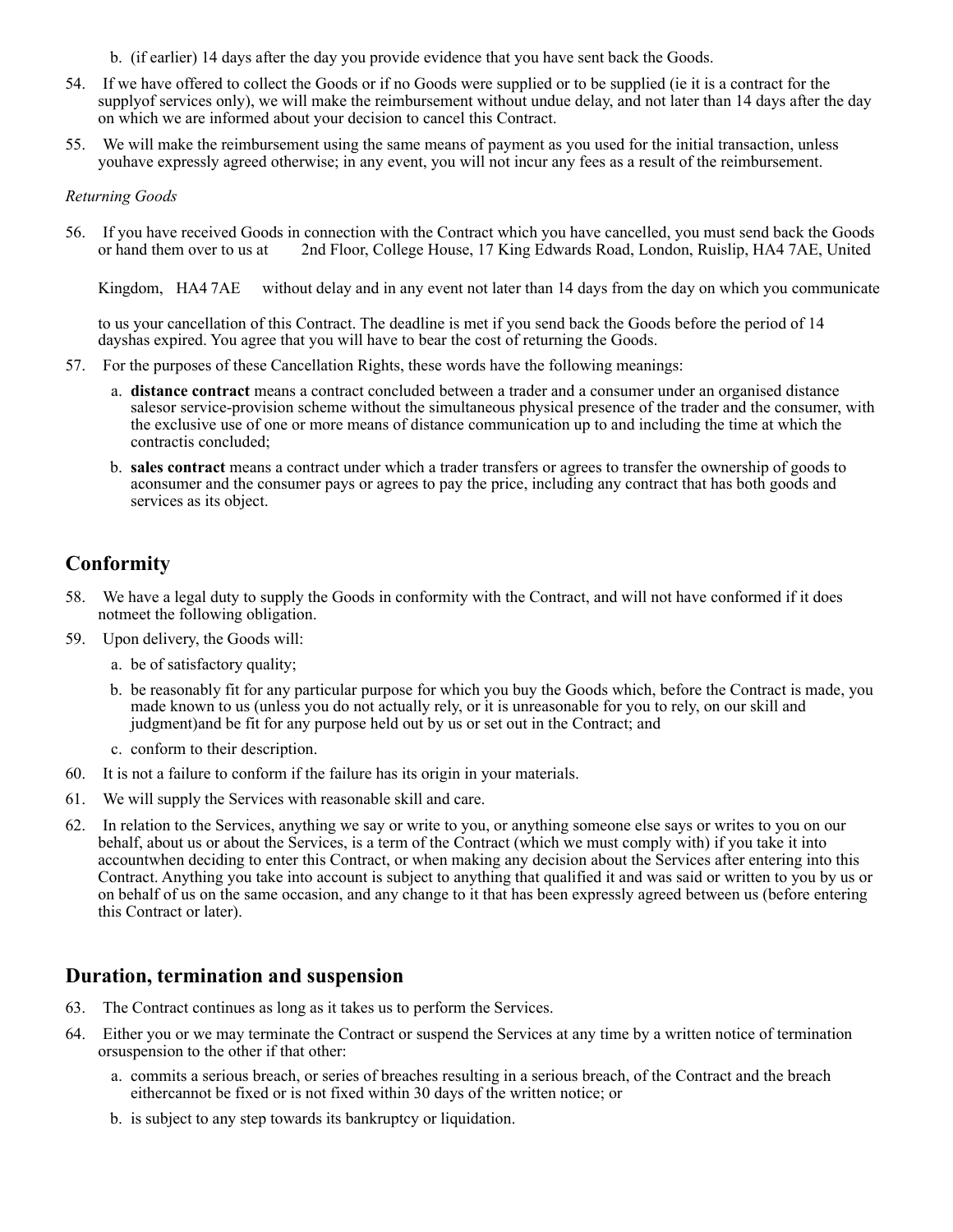65. On termination of the Contract for any reason, any of our respective remaining rights and liabilities will not beaffected.

### **Successors and our sub-contractors**

66. Either party can transfer the benefit of this Contract to someone else, and will remain liable to the other for its obligations under the Contract. The Supplier will be liable for the acts of any sub-contractors who it chooses to helpperform its duties.

### **Circumstances beyond the control of either party**

- 67. In the event of any failure by a party because of something beyond its reasonable control:
	- a. the party will advise the other party as soon as reasonably practicable; and
	- b. the party's obligations will be suspended so far as is reasonable, provided that that party will act reasonably, andthe party will not be liable for any failure which it could not reasonably avoid, but this will not affect the Customer's above rights relating to delivery (and the right to cancel below).

### **Privacy**

- 68. Your privacy is critical to us. We respect your privacy and comply with the General Data Protection Regulation withregard to your personal information.
- 69. These Terms and Conditions should be read alongside, and are in addition to our policies, including our privacy policy([www.fashviart.com/privacy-policy\)](http://www.fashviart.com/privacy-policy)) and cookies policy ([www.fashviart.com/privacy-policy\).](http://www.fashviart.com/privacy-policy))
- 70. For the purposes of these Terms and Conditions:
	- a. 'Data Protection Laws' means any applicable law relating to the processing of Personal Data, including, but notlimited to the GDPR.
	- b. 'GDPR' means the UK General Data Protection Regulation.
	- c. 'Data Controller', 'Personal Data' and 'Processing' shall have the same meaning as in the GDPR.
- 71. We are a Data Controller of the Personal Data we Process in providing the Services and Goods to you.
- 72. Where you supply Personal Data to us so we can provide Services and Goods to you, and we Process that Personal Data in the course of providing the Services and Goods to you, we will comply with our obligations imposed by theData Protection Laws:
	- a. before or at the time of collecting Personal Data, we will identify the purposes for which information is beingcollected;
	- b. we will only Process Personal Data for the purposes identified;
	- c. we will respect your rights in relation to your Personal Data; and
	- d. we will implement technical and organisational measures to ensure your Personal Data is secure.
- 73. For any enquiries or complaints regarding data privacy, you can e-mail: [info@fashviart.com.](mailto:info@fashviart.com)

### **Excluding liability**

74. The Supplier does not exclude liability for: (i) any fraudulent act or omission; or (ii) death or personal injury caused bynegligence or breach of the Supplier's other legal obligations. Subject to this, we are not liable for (i) loss which was not reasonably foreseeable to both parties at the time when the Contract was made, or (ii) loss (eg loss of profit) to yourbusiness, trade, craft or profession which would not be suffered by a Consumer - because we believe you are not buying the Services and Goods wholly or mainly for your business, trade, craft or profession.